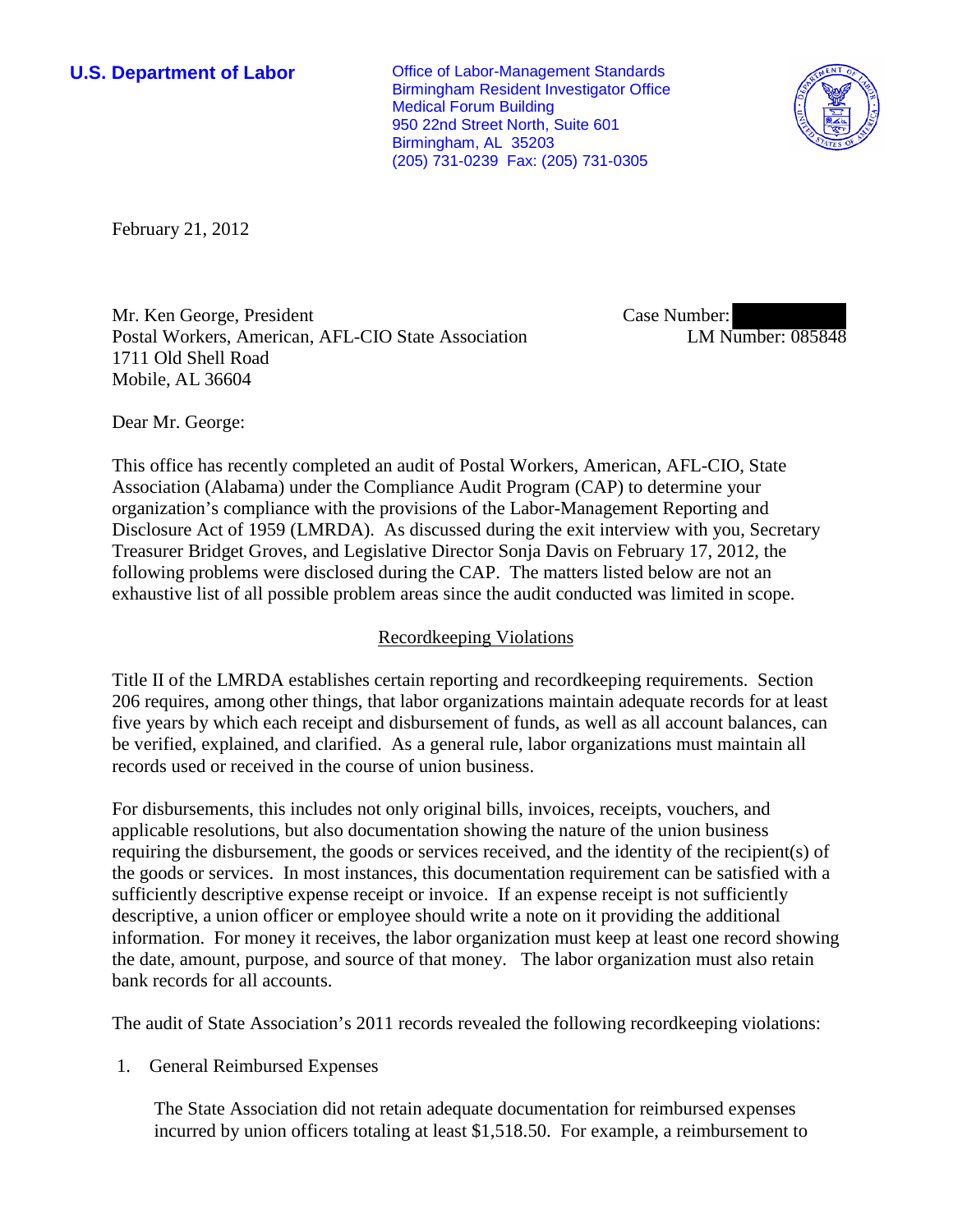Mr. Ken George February 21, 2012 Page 2 of 4

President Sara Witherspoon on July 6, 2010 in the amount of \$92.00 for union expenses did not have an adequately completed expense voucher; specifically no union purpose was noted for the expense. Additionally, reimbursements to Legislative Director Sonja Davis, in May 2010 and July 2010, in the amount of \$340.50, did not have adequately completed expense vouchers; specifically, no per diem amounts were listed and there was no signatures on the vouchers.

As noted above, labor organizations must retain original receipts, bills, and vouchers for all disbursements. The president and treasurer (or corresponding principal officers) of your union, who are required to sign your union's LM report, are responsible for properly maintaining union records.

## 2. Information not Recorded in Meeting Minutes

 During the audit, President Ken George advised OLMS that the membership authorized a retirement gift in the amount of \$500.00 to in March 2011. Article 7 of the By Laws dated June 2010 requires all disbursements to be approved by the membership. However, the minutes of the meeting do not contain any reference to this issue. Minutes of all membership or executive board meetings must report any disbursement authorizations made at those meetings.

## 3. Lost Wages

The State Association did not retain adequate documentation for a lost wage reimbursement payment to a union officer totaling at least \$156.54. The union must maintain records in support of lost wage claims that identify each date lost wages were incurred, the number of hours lost on each date, the applicable rate of pay, and a description of the union business conducted. The OLMS audit found that the State Association retained a lost time voucher that did not identify the reason for lost time or nature of union business conducted.

During the exit interview, I provided a sample of an expense voucher the State Association may use to satisfy this requirement. The sample identifies the type of information and documentation that the local must maintain for lost wages and other officer expenses.

# 4. Fixed Assets

The State Association did not have a fixed asset list or inventory sheet that could be located for the audit year or any previous year. The union had fixed assets, including, but not limited to printers and laptop computers. The proper maintenance of union records is the responsibility of the president and treasurer (or corresponding principal officers) of your union who are required to sign your union's LM report.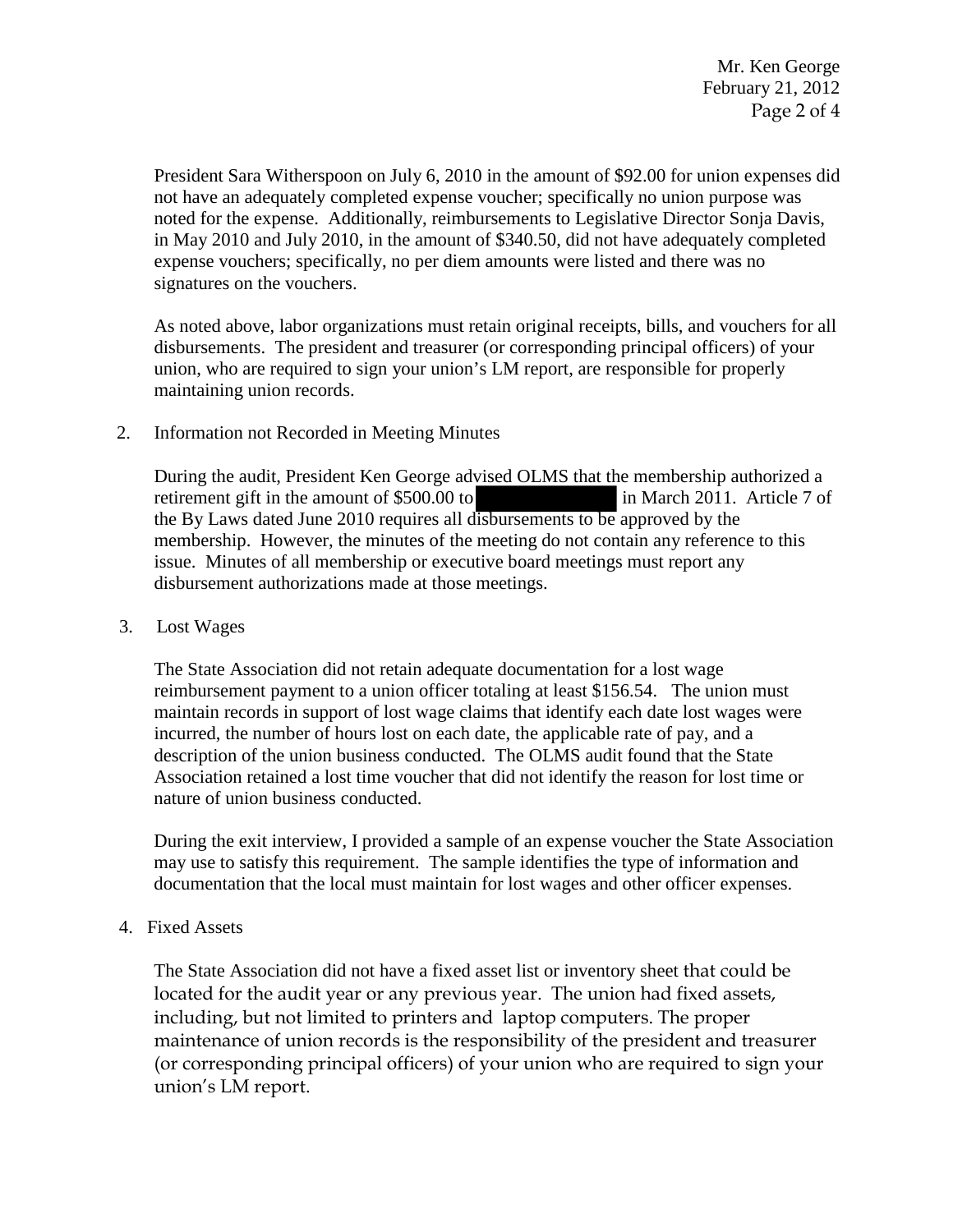Mr. Ken George February 21, 2012 Page 3 of 4

5. General Disbursements

The State Association did not retain adequate documentation for disbursements totaling at least \$3,059.91. For example, the union did maintain an invoice, bill, or receipt for a T-Shirt purchase at Shivawear on 02-14-2011 in the amount of \$107.29. Additionally, the union did not maintain an invoice, bill, or receipt for a airline ticket purchase from Delta Airlines on 06-05-2010 in the amount of \$369.40.

 As noted above, labor organizations must retain original receipts, bills, and vouchers for all disbursements. The president and treasurer (or corresponding principal officers) of your union, who are required to sign your union's LM report, are responsible for properly maintaining union records.

Based on your assurance that the State Association will retain adequate documentation in the future, OLMS will take no further enforcement action at this time regarding the above violations.

## Reporting Violations

The audit disclosed violations of LMRDA Section 201(b), which requires labor organizations to file annual financial reports accurately disclosing their financial condition and operations. The Labor Organization Annual Report (Form LM-3) filed by the State Association for fiscal year ending April 30, 2010, was deficient in the following areas:

1. Certificates of Deposit Reported As Investments

The State Association improperly included the value of a certificate of deposit as an investment on line 28 (Investments) of the Form LM-3. For LM reporting purposes, OLMS considers a certificate of deposit to be cash. The purchase or redemption of a certificate of deposit is a transfer of cash from one account to another and, therefore, the local should not report these transactions as receipts or disbursements.

2. Failure to File By Laws

 The audit disclosed a violation of LMRDA Section 201(a), which requires that a Union submit a copy of its revised constitution and bylaws with its LM report when it makes changes to its constitution or bylaws. Alabama Postal Workers amended its By Laws in 2010 but did not file a copy with its LM report for that year. Alabama Postal Workers took immediate steps to correct the violation and has now filed a copy of its constitution and bylaws.